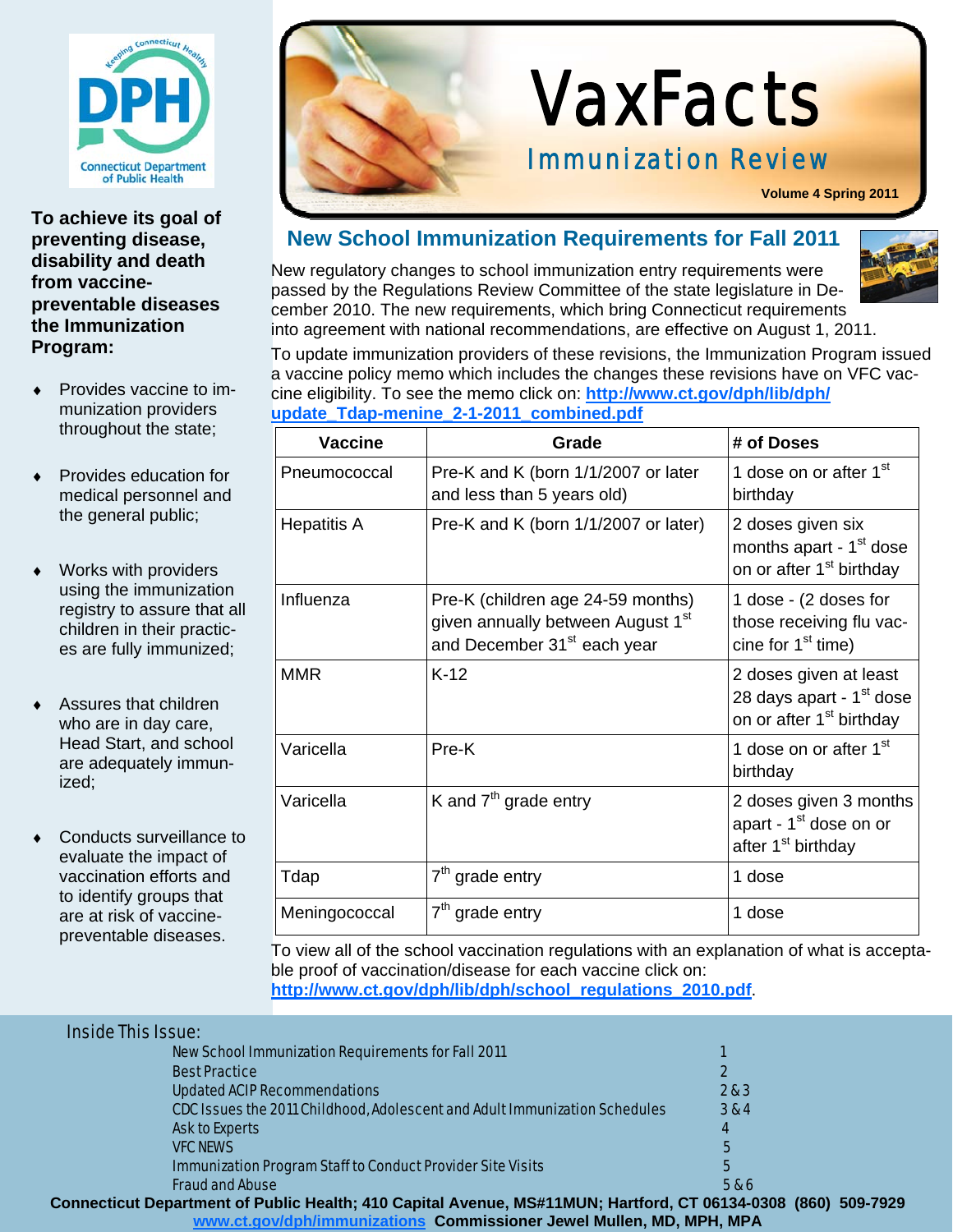#### **Best Practices**



Ĩ

#### **How many practices find completing page 2 of the Vaccine Order Form time-consuming?**

How many of you have found at the time of a site visit that you are administering more vaccines than you have in inventory based on print-outs from the ordering program used by the state? If you are one of those practices, here are a few suggestions from area providers in Region 4:

- 1) Don't use page 2 of the Vaccine Order Form to track vaccines administered using "tick marks". Sometimes, when adding them you make errors or you might even put the marks in the wrong column. For example, MMR in the  $<$ 1 year old line. In addition, fax machines have a tendency to add lines of their own.
- 2) Try using an Excel spreadsheet that documents the patient's name, patient's age at time of visit, vaccine administered as well as the number in the series (samples available if you would like). If you make an error, you can find it easily.



## VaxFacts **Immunization Review**<br>Volume 4 Spring 2011

#### **Updated ACIP Recommendations**

The Advisory Committee on Immunization Practices (ACIP) recently updated recommendations in three areas.

#### **1. General Recommendations**

On January 28, 2011, The Centers for Disease Control and Prevention (CDC) published the *General Recommendations on Immunization: Recommendations of the Advisory Committee on Immunization Practices (ACIP),*  MMWR which is a revision of the 2006 general recommendations **http://www.cdc.gov/mmwr/pdf/rr/rr6002.pdf**. ACIP recomof the Adv mendations for each vaccine and additional information about vaccinations are available from CDC at **http:// www.cdc.gov/vaccines**.

Notable revisions to the 2006 recommendations include:

 Revisions to the tables of contraindications and precautions to vaccination, as well as a separate table of conditions that are commonly misperceived as contraindications and precautions;



- Reordering of the report content, with vaccine risk-benefit screening, managing adverse reactions, reporting of adverse events, and the vaccine injury compensation program presented immediately after the discussion of contraindications and precautions;
- Stricter criteria for selecting an appropriate vaccine storage unit;
- Additional guidance for maintaining the cold chain in the event of unavoidable temperature deviations; and
- Updated revisions for vaccination of patients who have received a hematopoietic cell transplant.

#### **2. Tdap Recommendations**

On October 27, 2010, ACIP approved the following recommendations:

- Use of Tdap regardless of interval since the last tetanus- or diphtheria-toxoid containing vaccine,
- Use of Tdap in certain adults aged 65 years and older, and
- Use of Tdap in under-vaccinated children aged 7 through 10 years.

For the complete report, see **http://www.cdc.gov/mmwr/preview/mmwrhtml/ mm6001a4.htm?s\_cid=mm6001a4\_e&source=govdelivery**.

#### **3. Meningococcal Vaccination Recommendations**

ACIP approved updated recommendations for the use of quadrivalent (serogroups A, C, Y, and W-135) meningococcal conjugate vaccines (Menveo from Novartis and Menactra from Sanofi Pasteur) in adolescents and persons at high risk for meningococcal disease. This report summarizes two new recommendations approved by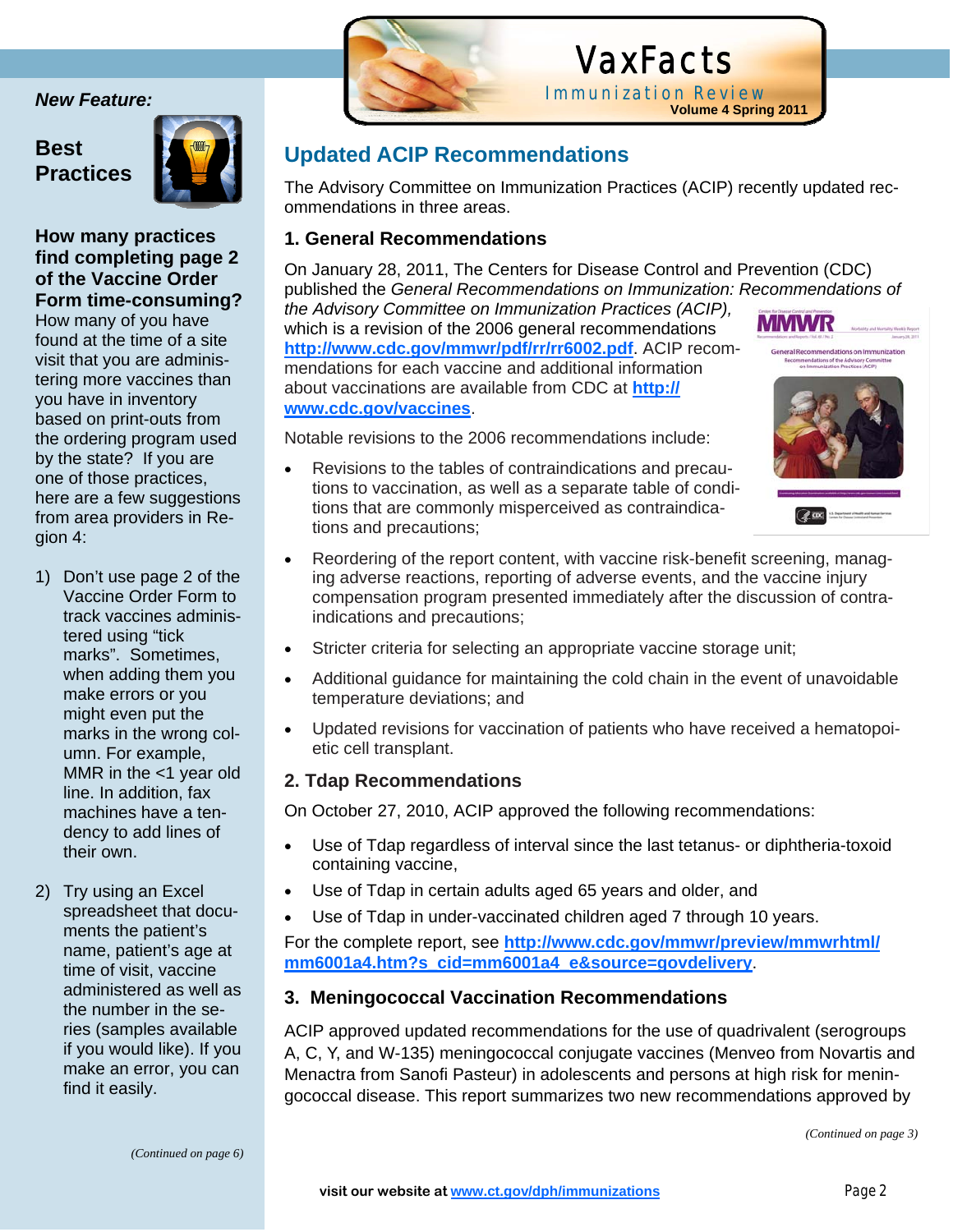

 VaxFacts Immunization Review **Volume 4 Spring 2011**

*(Continued from page 2)* 

ACIP:

- Routine vaccination of adolescents, preferably at age 11 or 12 years, with a booster dose at age 16 years, and
- A 2-dose primary series administered 2 months apart for persons aged 2 through 54 years with persistent complement component deficiency (e.g., C5-C9, properidin, factor H, or factor D) and functional or anatomic asplenia, and for adolescents and adults with human immunodeficiency virus (HIV) infection.

For the complete report, see **http://www.cdc.gov/mmwr/preview/mmwrhtml/ mm6003a3.htm?s\_cid=mm6003a3\_e&source=govdelivery**

#### **CDC Issues the 2011 Childhood, Adolescent and Adult Immunization Schedules**

On February 4, 2011, CDC published the 2011 childhood, adolescent and adult immunization schedules. For information and copies of the schedules, go to **http://www.cdc.gov/vaccines/recs/schedules/default.htm**.

Changes to the childhood and adolescent schedules include:

- Guidance has been added for the hepatitis B vaccine schedule for children who did not receive a birth dose.
- Information on use of 13-valent pneumococcal conjugate vaccine has been added.
- Guidance has been added for administration of 1 or 2 doses of seasonal Vaccine v influenza vaccine based upon the child's history of monovalent 2009 H1N1 vaccination.
- Use of tetanus and diphtheria toxoids and acellular pertussis (Tdap) vaccine among children aged 7 through 10 years who are incompletely vaccinated

nization Schedule for Persons Aged 0 Through 6 Years-United States . 2011<br>For those who fall behind or start late, see the catch-up schedule **Rich**  $\overline{R}$ DTaP DTaP DTaP Hib<br>PCV IPV



against pertussis is addressed, and reference to a specified interval between tetanus and diphtheria toxoids (Td) and Tdap vaccination has been removed.

- Footnotes for the use of human papillomavirus (HPV) vaccine have been condensed.
- Routine 2-dose schedule of quadrivalent meningococcal conjugate vaccine (MCV4) for certain persons at high risk for meningococcal disease, and recommendations for a booster dose of MCV4 have been added.
- Guidance for use of *Haemophilus influenzae* type b (Hib) vaccine in persons aged 5 years and older in the catch-up schedule has been condensed.

 860-509-7811  **Region 3** *(eastern CT)* Sharon Dunning 860-509-7757  **Region 4** *(Hartford area)*

 **Immunization Program** 

**Region 2** *(New Haven area)* 

 **Epidemiologists: Region 1** *(western CT)* 

 Paul Sookram 860-509-7835

Dan Wurm

 Linda Greengas 860-509-8153

 **Local IAP** 

 **Coordinators: Bridgeport**  Joan Lane 203-372-5503  **Danbury**  Irene Litwak 203-730-5240  **Hartford**  Tish Rick Lopez Sandra Abella 860-547-1426 x7048  **Naugatuck Valley**  Elizabeth Green 203-881-3255  **New Britain**  Ramona Anderson 860-612-2777  **New Haven**  Jennifer Hall 203-946-7097  **Norwalk**  Pam Bates 203-854-7728  **Stamford**  Cinthia Vera 203-977-5098

 **Torrington** 

 Sue Sawula 860-489-0436

 **Waterbury** 

 Randy York 203-346-3907

 **West Haven** 

Betty Murphy

203-937-3665

 **Other areas** 

 Debora Alvarenga 860-509-7241

*<sup>(</sup>Continued on page 4)*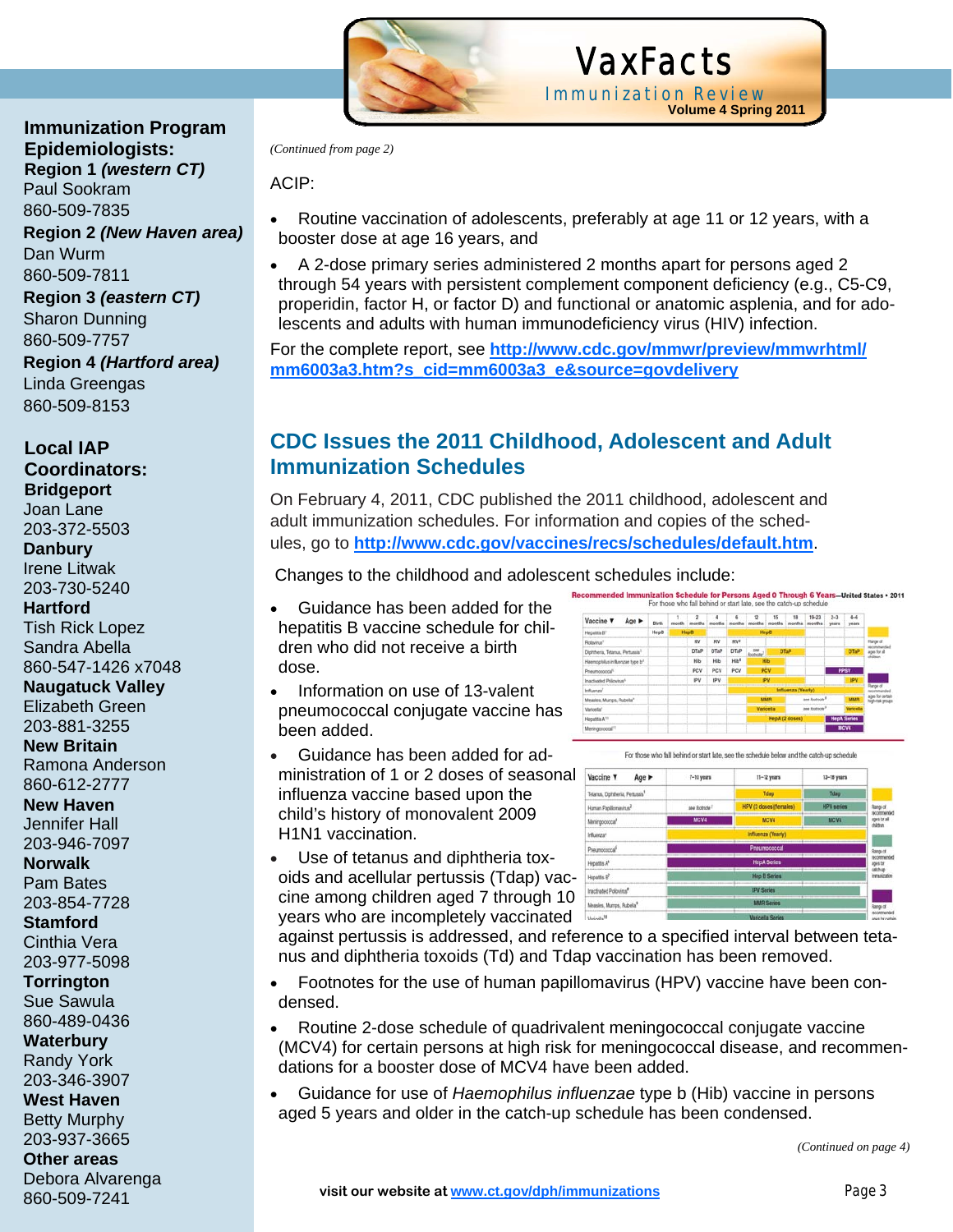

**Q**. A 10 year old child is in his health care provider's office for a visit. Can this child receive Tdap and have it cover the new school requirement for Tdap vaccination of 11-12 year olds?

**A.** Yes, CDC recently published revised recommendations for the use of Tdap vaccine. (See ACIP updates in this issue.) CT's new school requirement for Tdap specify that the vaccine should be given by 11-12 years of age. There are two FDA approved Tdap vaccines. Adacel® is approved for people aged 11-64 years and Boostrix® is approved for people aged 10-64 years. The 10 year old can be vaccinated with Boostrix® thus meeting the school requirement for 11- 12 year olds.

**Q.** Is a parent's signature required when an immunization is given?

**A**. No. There is no federal requirement for signed consent for vaccination, and Connecticut does not require a signed consent for vaccine administration. Local governments, institutions, and clinics may have their own requirements.

**Q**. What vaccines are safe to give to a breastfeeding mother?

**A.** Women who are breastfeeding can safely receive all routine vaccines, including live vaccines. The only vaccine that should not be given to breastfeeding women is the smallpox vaccine.



*(Continued from page 3)* 

#### **Adult**

In October 2010, ACIP approved the Adult Immunization Schedule for 2011, which includes several changes. In brief, these changes include:

VaxFacts

Immunization Review

• The influenza vaccination footnote (#1) is revised and shortened to reflect a

| Figure 1. Recommended adult immunization schedule, by vaccine and age group | Bute These recommendations must be read with the bustostes that follow<br>containing number of diseas, intervals between three, and other important internation. |               |              |                                                                                                          |           |
|-----------------------------------------------------------------------------|------------------------------------------------------------------------------------------------------------------------------------------------------------------|---------------|--------------|----------------------------------------------------------------------------------------------------------|-----------|
| AGE EROUP+<br><b>VACCINE +</b>                                              | 19-25 years                                                                                                                                                      | $27-49$ years | 58-59 years  | <b>80-64 years</b>                                                                                       | 585 years |
| Informati <sup>1</sup>                                                      | 1 does annually                                                                                                                                                  |               |              |                                                                                                          |           |
| Tetanus, diphtheria, perfacula<br>(TATANA <sup>2</sup> )                    |                                                                                                                                                                  |               |              | Substitute 1-lime does of Tdap for Td booster; than boost with Td weary 10 yrs   Td leaster yeary 10 yrs |           |
| <b>Weiterfall</b>                                                           | <b>Z</b> doses                                                                                                                                                   |               |              |                                                                                                          |           |
| <b>Naman popillamentous (HPV)<sup>4</sup>.</b>                              | 3 doses (lemaies)                                                                                                                                                |               |              |                                                                                                          |           |
| <b>Zudan<sup>1</sup></b>                                                    |                                                                                                                                                                  |               |              | 1 does                                                                                                   |           |
| Massier, momes, nebella (MMR)-                                              | 1 or 2 doses.                                                                                                                                                    |               |              | T done                                                                                                   |           |
| Perumicated (polytaccharida) <sup>1,3</sup>                                 |                                                                                                                                                                  |               | 1 or 2 doesn |                                                                                                          | 1 diese   |
| Mashgassscal <sup>4</sup> ."                                                | <b>T or more doesn</b>                                                                                                                                           |               |              |                                                                                                          |           |
| Hepattis A <sup>12.</sup>                                                   | $2$ down                                                                                                                                                         |               |              |                                                                                                          |           |
| Headlin B <sup>11.1</sup>                                                   |                                                                                                                                                                  |               | 3 degas      |                                                                                                          |           |

recommendation for vaccination of all persons aged 6 months and older, including all adults. The high-dose influenza vaccine (Fluzone), licensed in 2010 for adults aged 65 years and older, is mentioned as an option for this age group.

**Volume 4 Spring 2011**

 The Td/Tdap vaccination footnote (#2) has language added to indicate that persons aged 65 years and older who have close contact with an infant aged less than 12 months should get vaccinated with Tdap; the additional language notes

that all persons aged 65 years and older may get vaccinated with Tdap. Also added is the recommendation to administer Tdap regardless of the interval since the most recent Td-containing vaccine.

- The HPV vaccination footnote (#4) has language added to the introductory sentences to indicate that either quadrivalent vaccine or bivalent vaccine is recommended for females.
- The MMR vaccination footnote (#6) has been revised mainly by consolidating common language that previously had been part of each of the three vaccine component sections into one introductory statement.
- The revaccination with PPSV footnote (#8) clarifies that one-time revaccination after 5 years only applies to persons with indicated chronic medical conditions who are aged 19 through 64 years.
- The meningococcal vaccination footnote (#9) has language added to indicate that a 2-dose series of meningococcal conjugate vaccine is recommended for adults with anatomic or functional asplenia, or persistent complement component deficiencies, as well as adults with human immunodeficiency (HIV) virus infection who are vaccinated. Language has been added that a single dose of meningococcal vaccine is still recommended for those with other indications. Also language has been added to clarify that quadrivalent meningococcal conjugate vaccine (MCV4) is a quadrivalent vaccine.
- The language for the selected conditions for the Hib footnote (#12) has been shortened to clarify which persons at high risk may receive 1 dose of Hib vaccine.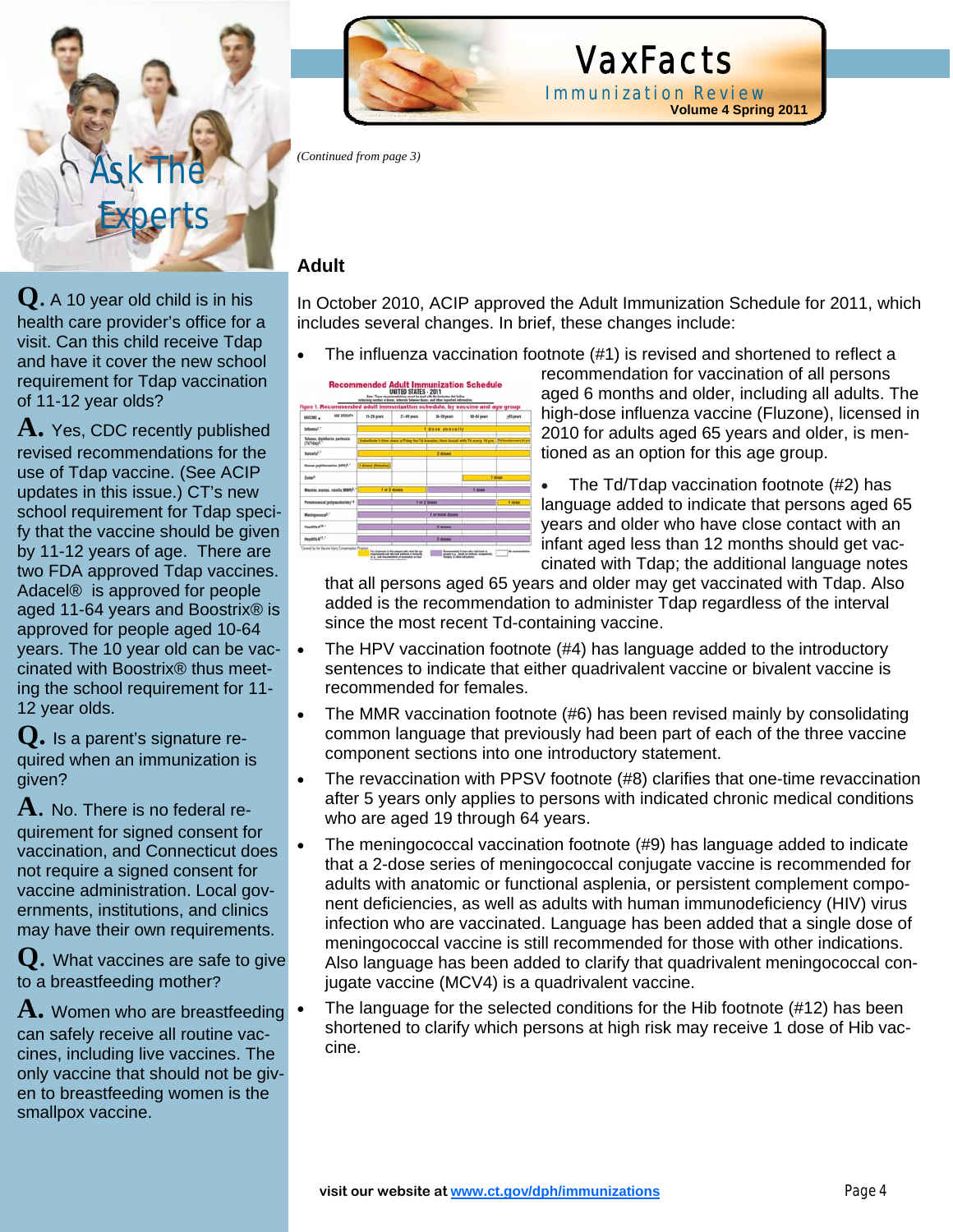

## News:

 The following were recent inquiries to the Immunization Program:

*"I have a patient over age 19 on state insurance. Can I give them state-supplied VFC vaccine?"* **The VFC program provides vaccine for individuals through the age of 18 (up until their 19th birthday). VFC vaccine cannot be used for people 19 years and older.**

*"What should I do with state supplied vaccine that I can't use?"*  **Once state-supplied vaccine is ordered and delivered to your office, you are responsible for managing the use of that vaccine. If you are not able to use all of your vaccine, it is your responsibility to transfer the vaccine to an office that can. Begin looking for an office that can use the vaccine at least several months before it expires. The Immunization Program can help identify offices that are in close proximity to your practice. You are responsible for contacting those offices to determine if they could use the vaccine. You also have to arrange to physically move the vaccine, keeping proper storage and handling of the vaccine while in transit. Once the vaccine is transferred, you must complete a vaccine transfer form:** 

#### **http://www.ct.gov/dph/lib/dph/ infectious\_diseases/ immuniza-**

**tion/2010/2010\_vaccine\_transfer\_f orm\_3\_17\_10.pdf.** 

 **If the vaccine can't be used before expiration, you may have to replace those doses at your cost. For more information**, **please review the Immunization Vaccine Restitution Policy http:// www.ct.gov/dph/lib/dph/ infectious\_diseases/ immunization/2010/ connecticut\_vaccine\_restitution\_policy\_1 \_12\_10\_revised\_combined.pdf**.



## VaxFacts

Immunization Review

**Volume 4 Spring 2011**

#### **Immunization Program Staff to Conduct Provider Site Visits**

As part of the Immunization Program's annual grant with CDC, each state Immunization Program is now required to conduct an annual site visit to 50% of providers who participate in the Vaccines for Children (VFC) program. Each year program staff, as well as local Immunization Action Plan (IAP) coordinators, will conduct site visits to half of the actively enrolled providers. The following year the remaining half will receive a site visit. If you currently receive any vaccine from the Immunization Program, you will be receiving a site visit on an every other year basis. Here's what you can expect from a site visit.

|                | Program staff will call in advance to set up a time to meet at your con-<br>venience for approximately 1 hour.                                                                                       |
|----------------|------------------------------------------------------------------------------------------------------------------------------------------------------------------------------------------------------|
| $\overline{2}$ | On the day of the visit, staff will use a questionnaire to ask you ques-<br>tions regarding your vaccine ordering, storage and handling, accounta-<br>bility, documentation, and billing procedures. |
| 3              | You will receive a provider information folder containing all reference<br>and working documents necessary for providing vaccines to your pa-<br>tients.                                             |
|                | Staff will inspect your refrigerator and/or freezer units where you store<br>vaccine.                                                                                                                |
| 5              | A review of your vaccine administration records will be conducted for<br>proper documentation.                                                                                                       |
| 6              | Staff will provide you with a one-page feedback checklist of overall<br>compliance with state and federal standards as well as an evaluation<br>for you to complete and fax back to staff.           |
| 7              | Within 2 weeks of your visit, you will receive a feedback letter outlining<br>the details of the visit and any supplemental documents specific to<br>your visit.                                     |
|                | $\mathbf{v}$ , and the set of $\mathbf{v}$                                                                                                                                                           |

#### **Fighting Vaccine Wastage, Fraud and Abuse**

As childhood vaccines become more expensive and immunization programs more complex, the VFC Program administered by CDC becomes more vulnerable to fraud and abuse. It is important to ensure your site is cognizant of appropriate use of state-provided vaccines. The following guidelines should help you be accountable for your vaccine supply.

Transfer forms, borrowing reports, and vaccine return forms should all be faxed to DPH by the practice. FAX: 860-509-8371